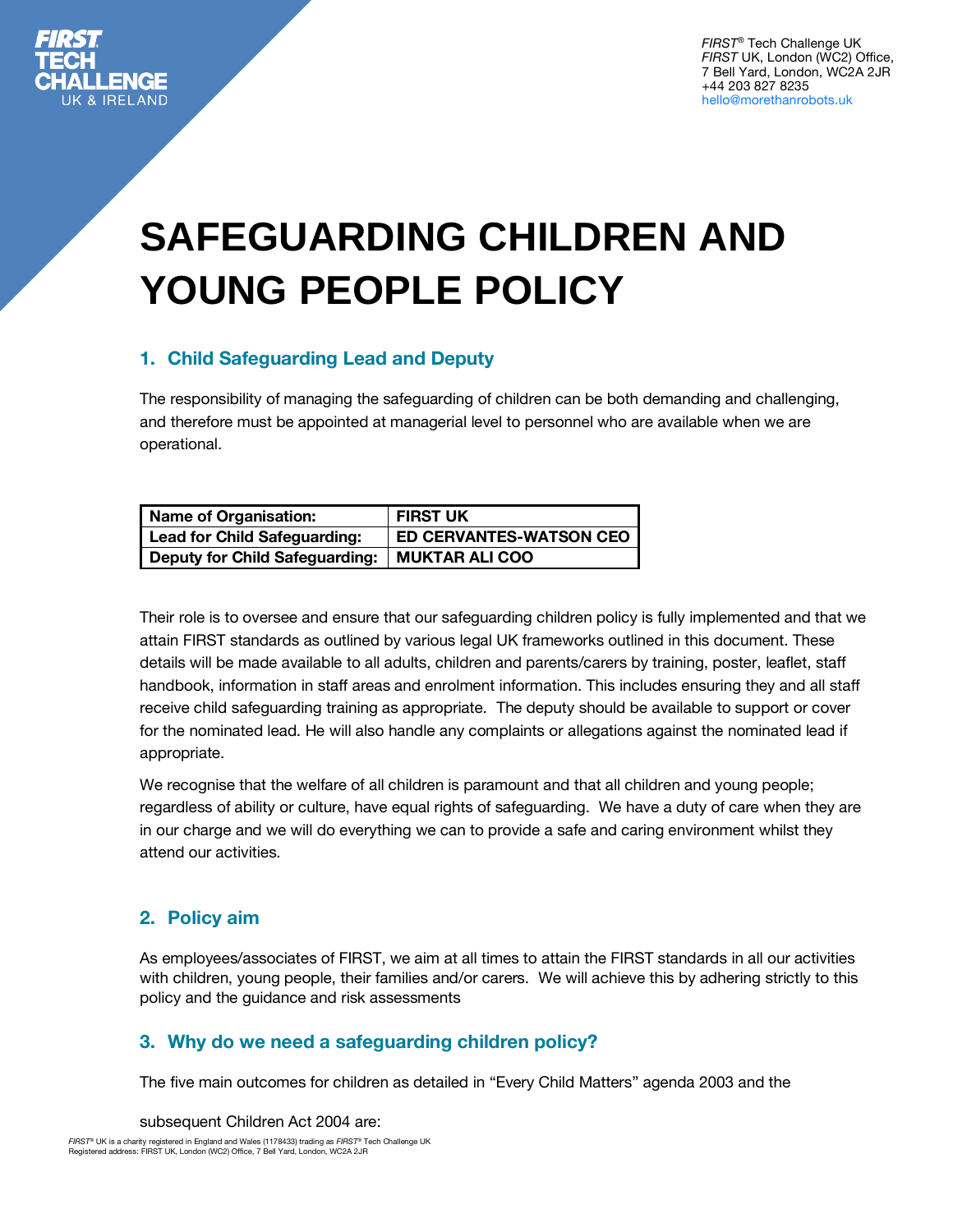- being healthy
- staying safe
- enjoying and achieving
- making a positive contribution
- economic well-being

Government guidance is clear that all organisations working with children, young people, families, parents and carers have responsibilities (see Appendix for References). It is important to remember that children and young people can also abuse and that such incidents fall into the remit of this policy.

#### **All organisations should:**

- **have senior managers committed to safeguarding**
- **be clear about people's responsibilities and accountability**
- **have a culture of listening to children**
- **safe recruitment practices for all staff and volunteers working with children & young people**
- procedures for safeguarding children and young people
- **procedures for dealing with allegations against, and concerns about, staff & volunteers**
- **make sure staff have mandatory induction and further safeguarding training, supervision, reviews and support**
- **have agreements about working with other organisations and agencies**

#### *Working Together to Safeguard Children*

**"Children are individuals whose rights, needs and welfare are paramount."** *Children Act 1989*

**The 2 key principals of Working Together to Safeguard Children are:**

● **Safeguarding is everyone's responsibility; for services to be effective each professional and organisation should play their full part**

#### **and**

● **a child centred approach: for services to be effective they should be based upon a clear understanding of the needs and views of children**

**"No child or group of children must be treated any less favourably than others in being able to access services which meet their particular needs"**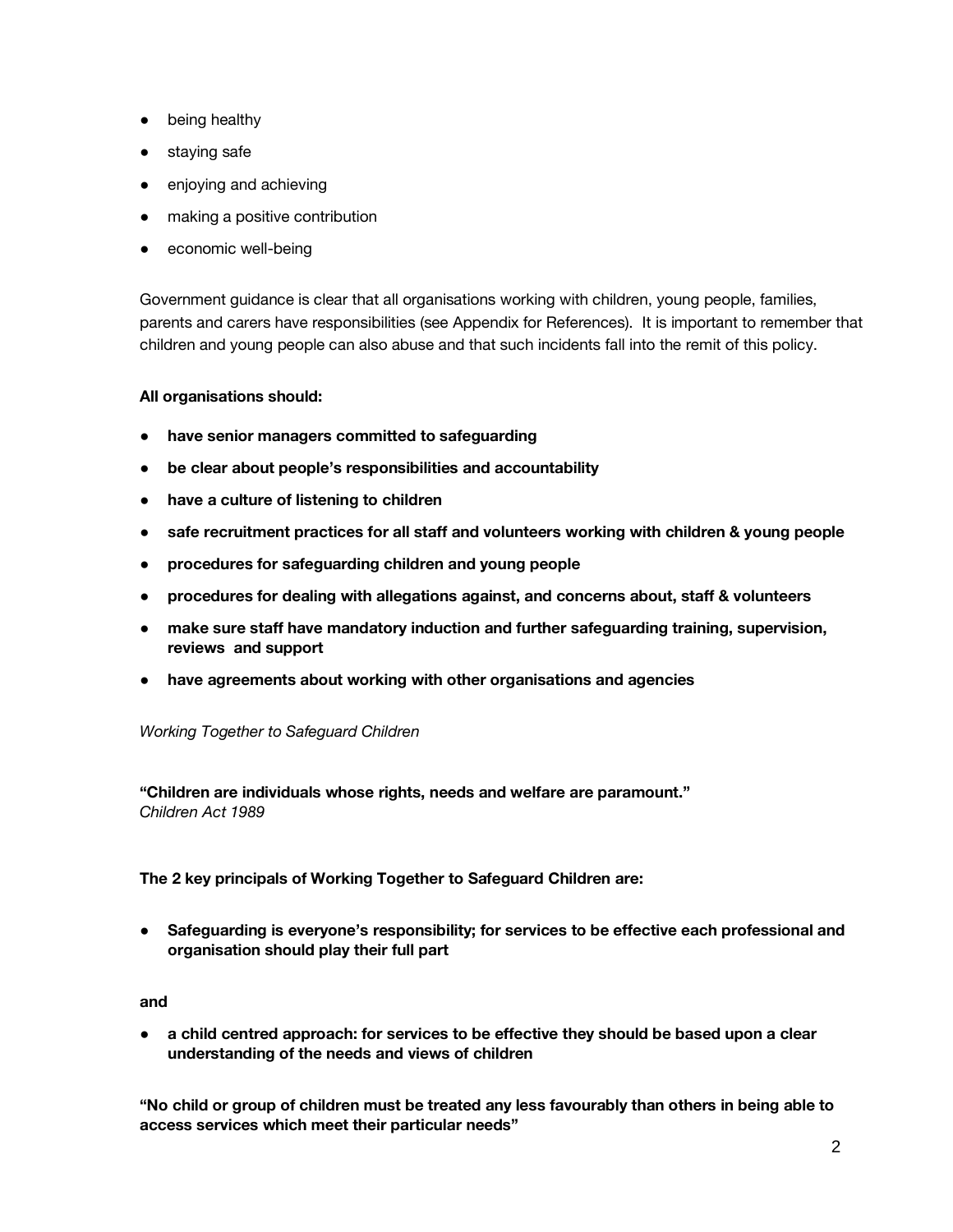#### *Equality Act 2010*

#### **4. Recognising abuse**

#### **4.1. Physical:**

Physical abuse may involve hitting, shaking, throwing, poisoning, burning or scalding, drowning, suffocating or otherwise causing significant harm to a child. Physical harm may also be caused when a parent or carer fabricates the symptoms of, or deliberately induces illness in a child.

#### **4.2. Emotional:**

Emotional abuse is the persistent emotional maltreatment of a child such as to cause severe and persistent adverse effects on the child's emotional development. It may involve conveying to children that they are worthless or unloved, inadequate, or valued only insofar as they meet the needs of another person. It may include not giving the child opportunities to express their views, deliberately silencing them or 'making fun' of what they say or how they communicate. These may include interactions that are beyond the child's developmental capability, as well as over safeguarding and limitation of exploration and learning, or preventing the child participating in normal social interaction. It may involve seeing or hearing the ill-treatment of another. It may involve serious bullying (including cyber bullying), causing children frequently to feel frightened or in danger, or the exploitation or corruption of children. Some level of emotional abuse is involved in all types of maltreatment of a child, though it may occur alone, May feature age or developmentally inappropriate expectations being imposed on children.

#### **4.3. Sexual:**

Sexual abuse involves forcing or enticing a child or young person to take part in sexual activities, not necessarily involving a high level of violence, whether or not the child is aware of what is happening. The activities may involve physical contact, including assault by penetration (for example, rape or oral sex) or non-penetrative acts such as masturbation, kissing, rubbing and touching outside of clothing. They may also include non-contact activities, such as involving children in looking at, or in the production of, sexual images, watching sexual activities, encouraging children to behave in sexually inappropriate ways, or grooming a child in preparation for abuse (including via the internet). Sexual abuse is not solely perpetrated by adult males. Women can also commit acts of sexual abuse, as can other children.

#### **4.4. Neglect:**

Neglect is the persistent failure to meet a child's basic physical and/or psychological needs, likely to result in the serious impairment of the child's health or development. Neglect may occur during pregnancy as a result of maternal substance abuse. Once a child is born, neglect may involve a parent or carer failing to:

- provide adequate food, clothing and shelter (including exclusion from home or abandonment);
- protect a child from physical and emotional harm or danger;
- ensure adequate supervision (including the use of inadequate care-givers); or
- ensure access to appropriate medical care or treatment.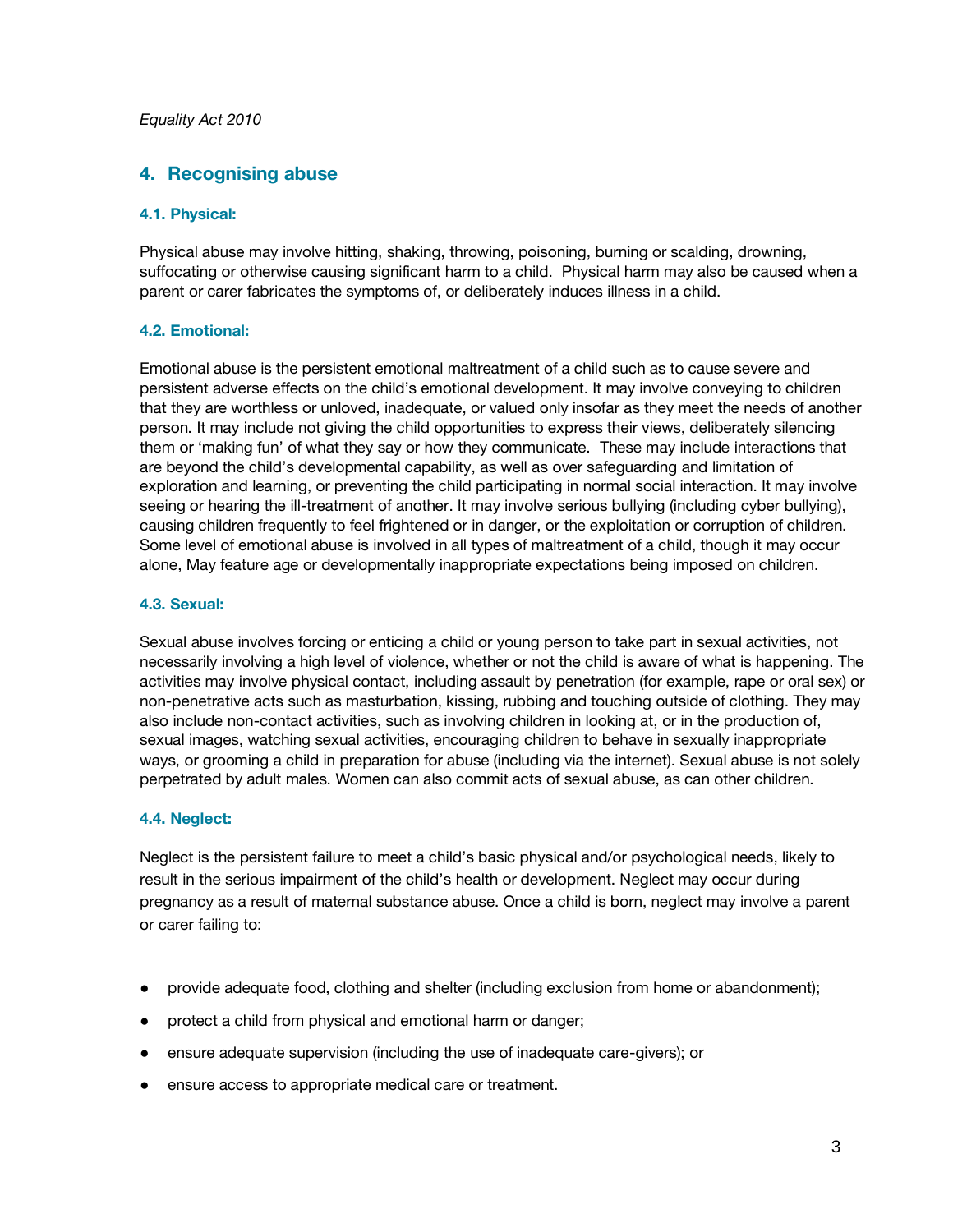It may also include neglect of, or unresponsiveness to, a child's basic emotional needs.

#### **5. Treating children with respect**

We endeavour to treat all children and young people with respect, regardless of ability or culture. We ensure that everyone signs up to the FIRST Adult's and/or Young People's Codes of Conduct.

We also circulate and make available to everyone by training, poster, leaflet, staff handbook, information in staff areas, enrolment information our confidentiality statement, complaints procedures, allegations and "whistle blowing" statements and disciplinary and grievance procedures.

#### **6. Celebrating children's achievements**

We positively encourage all children and young people to succeed and celebrate their achievements.

We are particularly sensitive to the needs of disabled children who may achieve in smaller steps than their peers but are equally entitled to celebration.

# **7. Safer recruitment**

We adhere to the Local Safeguarding Children Board (SCB) Key Standards for Recruitment, and FIRST guidelines for recruiting all staff, paid or unpaid by obtaining full personal details and application forms (not CVs) with particular relevance to previous work with children and young people.

We always take up two written references and insist that any appointment, where staff has direct and/or unsupervised access to children and young people, will only be confirmed subject to a satisfactory DBS check at the appropriate level.

At interview; we have sound procedures and recording to ensure we are satisfied, and can evidence that the applicant is appropriate and suitable.

## **8. Induction & training**

In line with current recommendations, we have a clear induction and training strategy detailing clear job descriptions and responsibilities and all relevant procedures as detailed under **"Treating Children with Respect"**. All new staff sign to record they have received and understand the **"Good Practice Guidelines"** leaflet and those with direct contact with children and young people, or managers, will received FIRST Child Safeguarding Training within 3 months of appointment. We also agree a probationary period of 3 months with clear goals and then provide supervision at regular intervals of 3 month with the supervisor.

Staff will also undertake the free online government training for **[PREVENT/Channel](http://course.ncalt.com/Channel_General_Awareness/01/index.html)** and **[FGM](https://fgmelearning.co.uk/)**.

## **9. Confidentiality**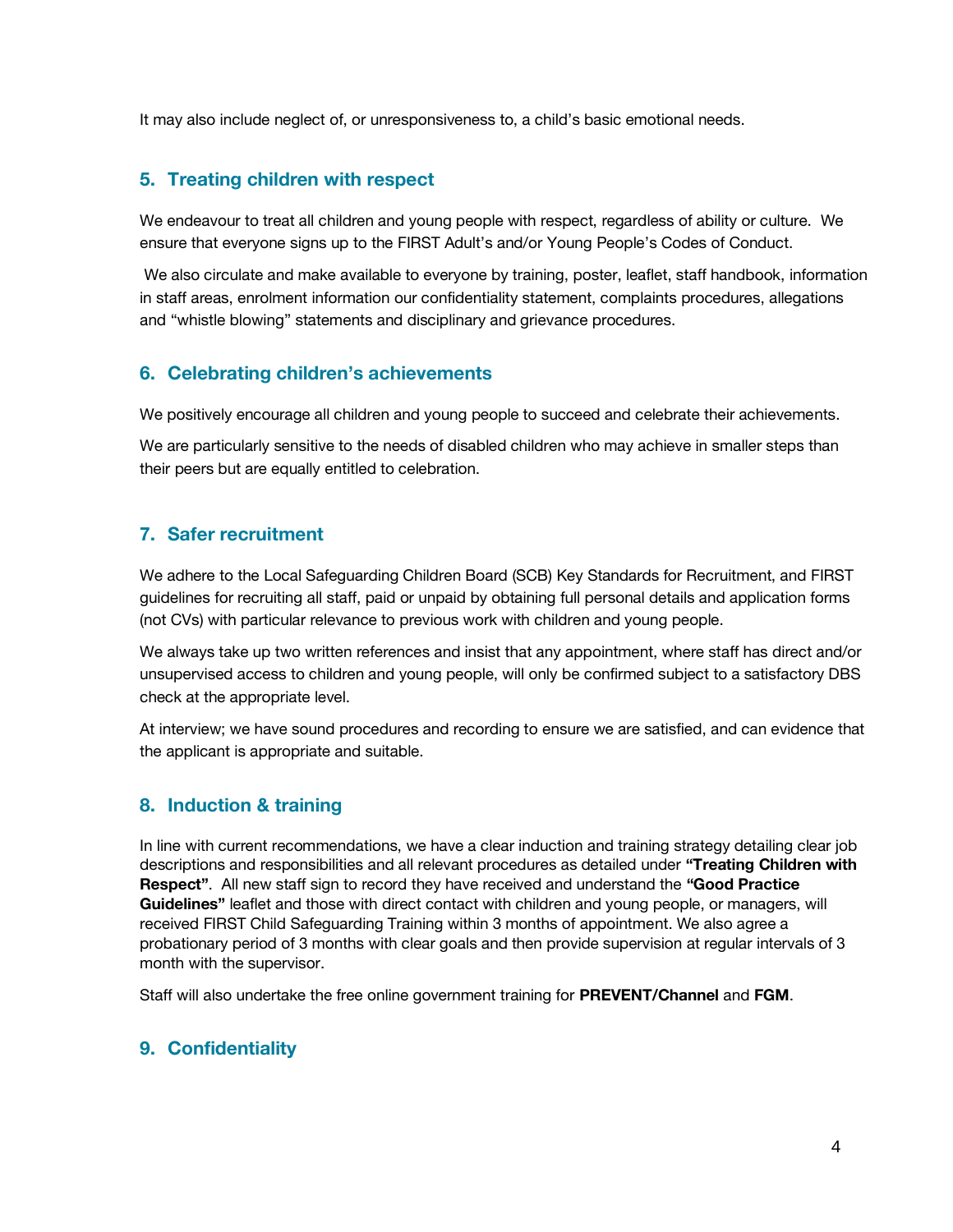We have a clear policy in line with recommendations about confidentiality and information sharing and these details will be made available to all adults, children, parents and carers by training, poster, leaflet, staff handbook, staff areas, and enrolment information.

We fully endorse the principal that the welfare of children and young people override any obligations of confidence we may hold to others. Individual cases will only be shared or discussed on a "need to know" basis. Under "whistle blowing" anyone in our organisation may refer direct to either children's social care services or the police (Ofsted and or Charity Commission as relevant) if they are concerned that a child is at risk of harm and this policy is not being adhered to. All media enquiries will be handled by **Ed Cervantes-Watson, CEO.**

# **10.Handling disclosures**

A disclosure may be made verbally or through play or through the behaviour by a child, young person or an adult and it is important for everyone to remember the following:

If you are concerned about a child it is important that this information is communicated to the lead and/ or deputy for child safeguarding.

You may become aware of possible or likely abuse by:

- Your own observations and concerns:
- Being told by another person that they have concerns about a child;
- The child tells you;
- The abuser tells you.

Also remember that you may not always be working directly with the child but become concerned because of difficulties experienced by the adults e.g.

- Domestic violence incidents
- Mental health issues
- Substance and alcohol abuse Incidents

Other concerns may be:

- Children living away from home or gone missing
- Peer abuse including bullying
- Race and racism
- Violent extremism
- Sexual exploitation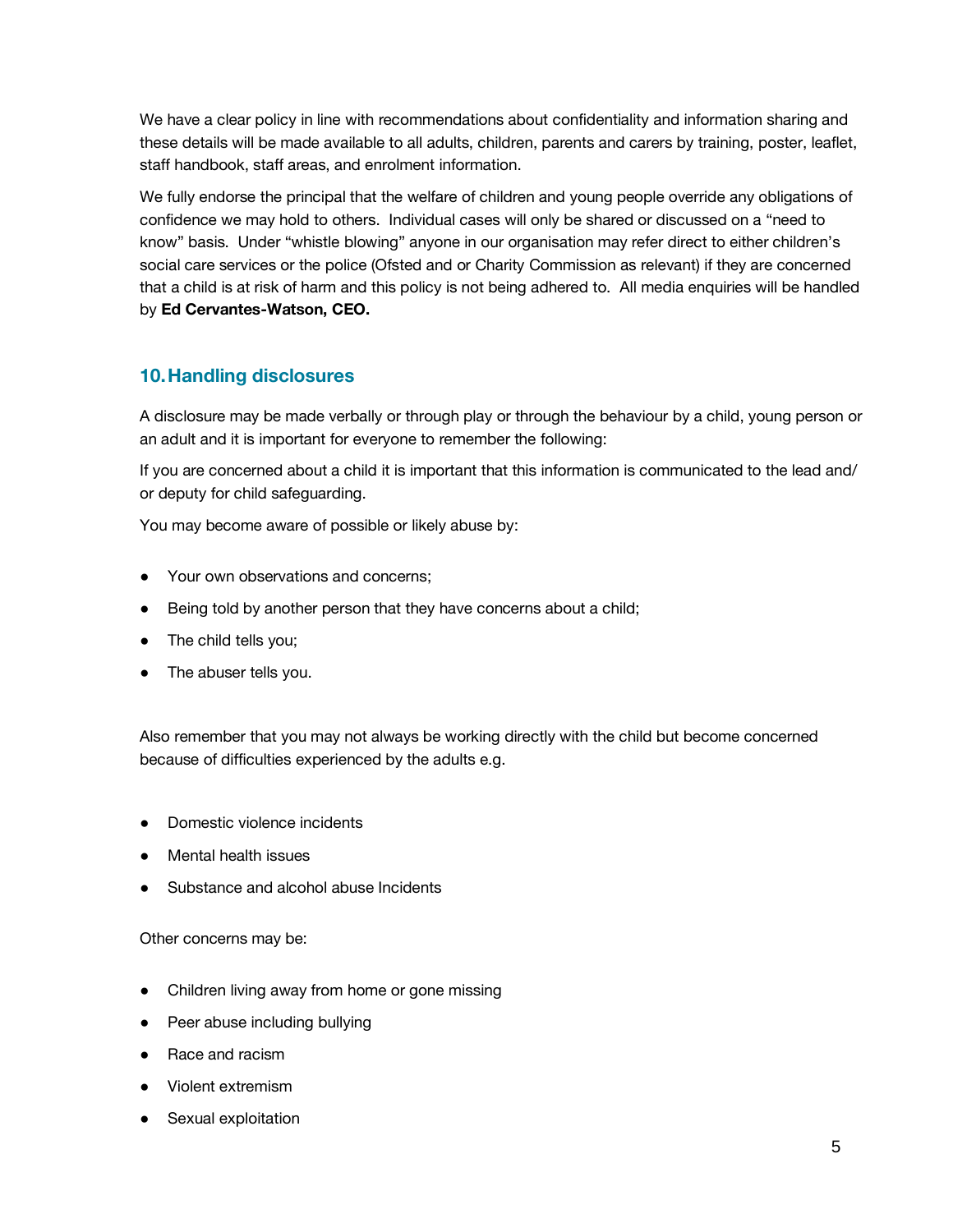- Female genital mutilation
- **Forced marriage**
- Concealed pregnancy
- Child trafficking
- eSafety
- Peer to peer sexual violence and sexual harassment
- Homelessness
- Sexting (also known as youth produced sexual imagery)
- Initiation/hazing type violence and rituals.
- Child criminal exploitation and county lines: children being used to carry drugs or money from urban to rural areas

#### Remember:

- Do not delay.
- Do not investigate.
- Seek advice from the child safeguarding lead or deputy.
- Make careful recording of anything you observe or are told.

#### **11.Responding to concerns**

We ensure and emphasise that everyone in our organisation understand and know how to share any concerns immediately with the child safeguarding lead and deputy. We do this by training. Everyone including both the lead and deputy for child safeguarding will deal with concerns using the following procedures on the next diagram: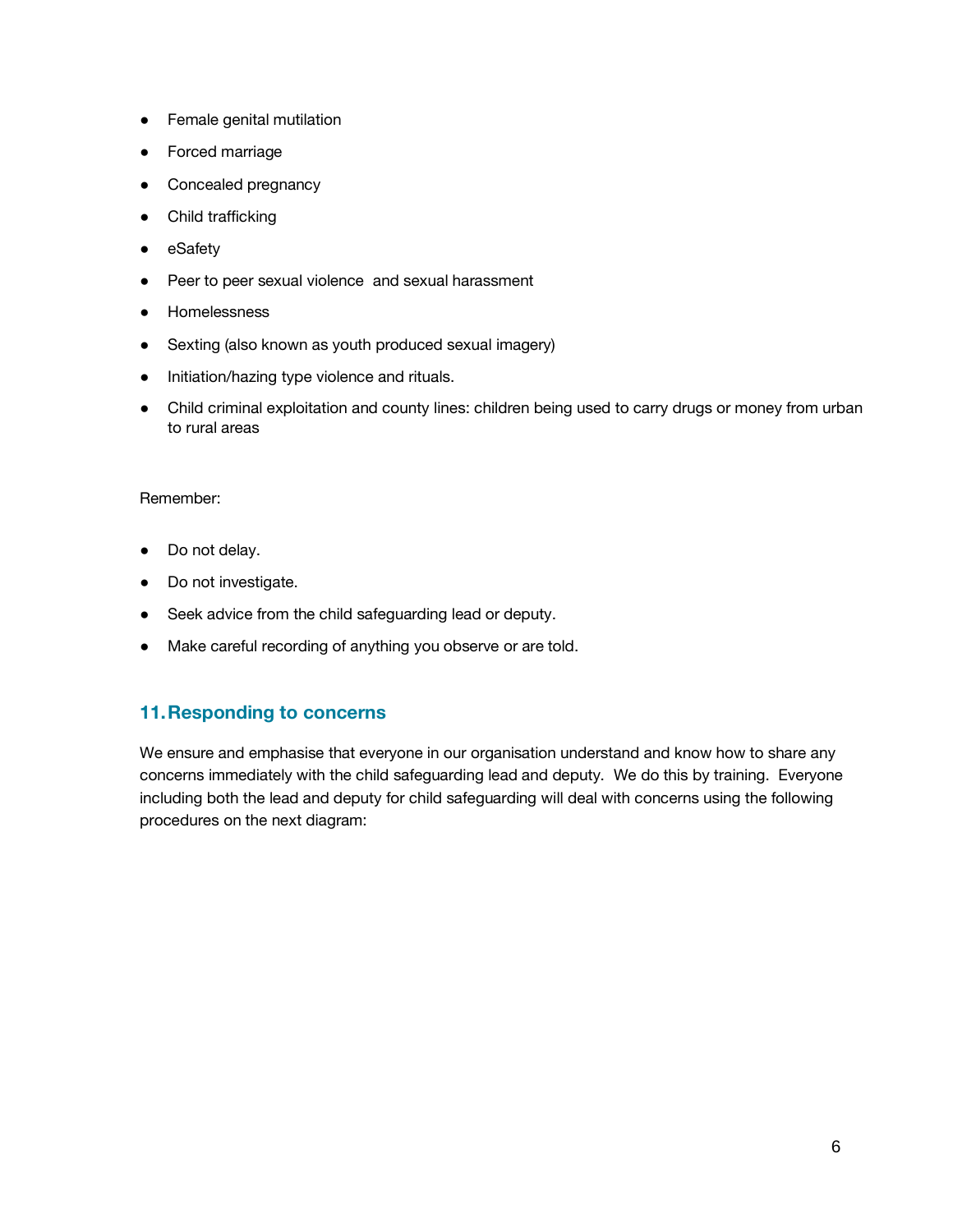# **Step One:**

## **If you are worried a child has been abused because:**

You have seen something A child says they have been abused Somebody else has told you they are concerned There has been an allegation against a colleague There has been an anonymous allegation An adult has disclosed that they were abused as a child

An adult has disclosed that they are abusing a child

# **Step Two:**

Your organisation should have a policy for child safeguarding - check this for guidance. Talk to the lead or deputy for safeguarding.

# **Step Three:**

The lead or deputy for safeguarding should refer the concern to Children's Social Care Services and/or the Police and follow up the referral in writing within 24 hours.

In cases of allegations against a person with a "duty of care", the Local Authority Designated Officer (LADO) will co-ordinate the next procedural steps.

Under "whistle blowing", anyone can refer directly to the police or Social Care Services if, in good faith, they are concerned the organisation is not managing safeguarding concerns appropriately.

CONSULT, **MONITOR** AND RECORD *Sign/Date/Time Include name and job role*

# **Any consultations should not delay a**

**referral.**

**In an emergency do not delay:** 

**Dial 999**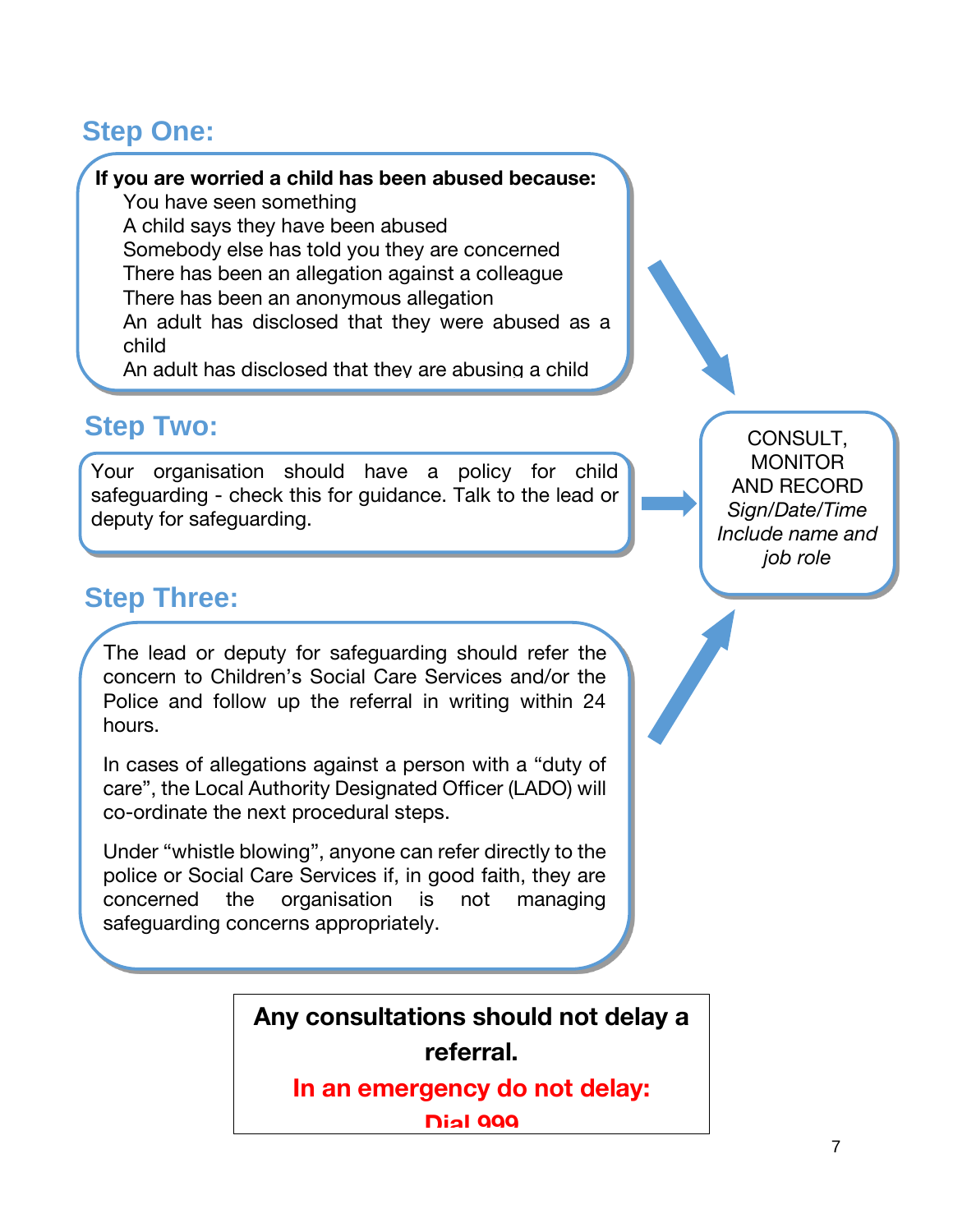# **12.Handling allegations / dealing with complaints / disciplinary & grievance procedures**

We have clear policies in line with current recommendations about handling allegations, dealing with complaints and our own disciplinary and grievance procedures and these details will be made available to all adults, children, parents and carers as necessary by training/ staff handbook/staff areas/enrolment information.

We are mindful that the three procedures may confuse the next appropriate steps to take. We are clear that, in any case where a complaint has been made with regards to any inappropriate or poor practice, we will discuss the situation with children's social care services before making an open decision about the best way forward.

It is the responsibility of the child safeguarding lead and/or deputy to ensure that these procedures are rigorously adhered to. In the case that the child safeguarding lead is implicated, the deputy should be informed. In the exceptional circumstances that both are involved, it is the duty of the person concerned to contact children's social care services direct.

Children's social care services will manage any investigations, overseen by the Local Authority Designated Officer (LADO) in accordance with Local Safeguarding Children Board (SCB) procedures. These are available on the SCB website.

With regards to disciplinary and grievance procedures, we are very clear that we will take no steps until we have fully discussed and agreed a strategy with the Local Authority Designated Officer, children's social care services and/or the police. Any investigation will override the need to implement any such procedures. Our management are responsible for making referrals to the Disclosure & Barring Service (DBS), and the relevant professional bodies of an individual who does or may pose a danger to children and young people. They will also refer the incident to Ofsted or the Charity Commission as relevant. Other organisations will liaise with their LADO and local agencies if such a referral needs to be made.

## **13.Record keeping**

All records will be securely kept in a locked cabinet or secure drive in. Only the child safeguarding lead and/or deputy will have access and records will only be kept as long as necessary.

Normally these records will be passed to children's social care services as soon as possible. All records will be handwritten (and if recorded electronically, kept in a secure area) by the person with the concern within 24 hours, on headed paper or incident sheets and will be factual, non-judgmental. All such records will have a front page listing the papers in chronological order.

It is helpful to record any known details of the child/children or young people involved e.g. name, address, date of birth etc. All records should be factual. It is equally important to record the reasons for making the decision not to refer to children's social care services as when the decision is taken to refer. Always sign, clearly detail name and job role of the person making the record. Date and time these records.

Providers of child care, educational, health or other formal services will use the Common Assessment Framework, or local equivalent, referral forms.